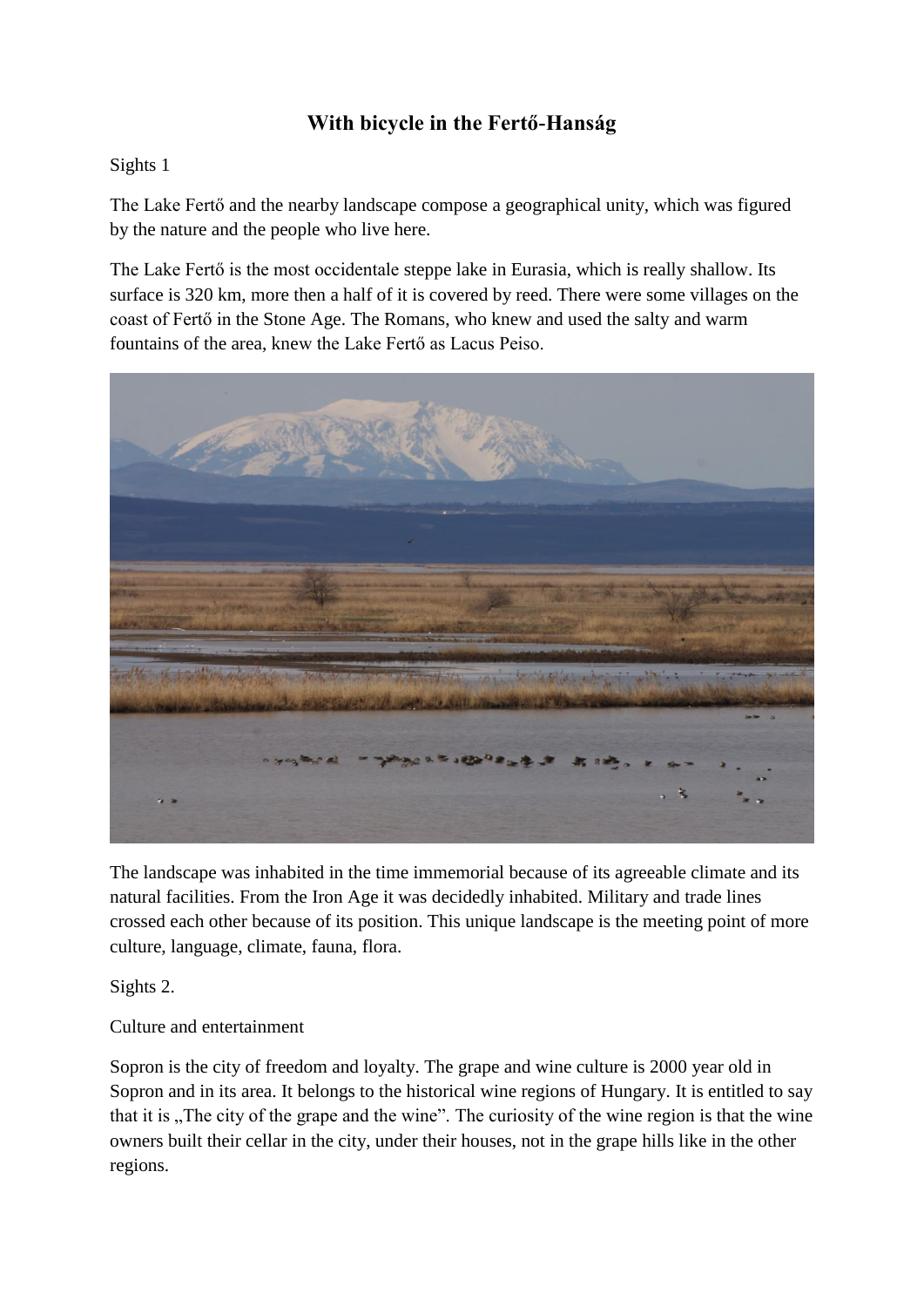Nagycenk, Széchenyi castle – It was the home of István Széchenyi, the greatest Hungarian.

Fertőrákos – The stone chapel of the Persian Sun God. The soldiers of the Roman legion showed in their preys.



It is entitled to say that Fertőd is the city of the music, because Joseph Haydn, who was the last royal compser of the music history, was employed by the Eszterházy family. The medical source with high grease content of Balf was known by the Romans. The building of the medical bath was based on it.

The medicinal baths with high salt content offer you a prime bathing opportunity in Hegykő and Mosonmagyaróvár. You can have a bath outdoor in Fertőrákos.

Tour lines

# **The cycle path of the coast of Fertő**

Route:

Sopron-8km streets with light traffic, on shingly and bituminous cycle path – Fertőrákos – 11km on road with light traffic – Sopron-Balf – 2km on cycle path – Fertőboz – 3km on cycle path – Hidegség - 2 km on cycle path – Fertőhomok – 2km on cycle path – Hegykő – 3 km on cycle path – Fertőszéplak – 3 km on cycle path – Fertőd, length: 34 km

Appeals:

Fertőrákos: Kőfejtő, The cave which reminds of the Egyptian stone chapels. It gives a natural decoration to the opera performances in the summer.

Mithras-apse: a Roman monument, the stone chapel of the Persian Sun God

beach: This is the only water yard on the Hungarian side of the Fertő

balf: Medical bath, a fountain with a high grease content

Fertőboz: Gloriett – a classic look-out tower built in 1802

Hegykő: Medical bath, the water comes from 1434m deep. It was qualified for medicinal bath in 2004.

Fertőszéplak : Lamp Museum, a private collection consists of 252 pieces of train lamps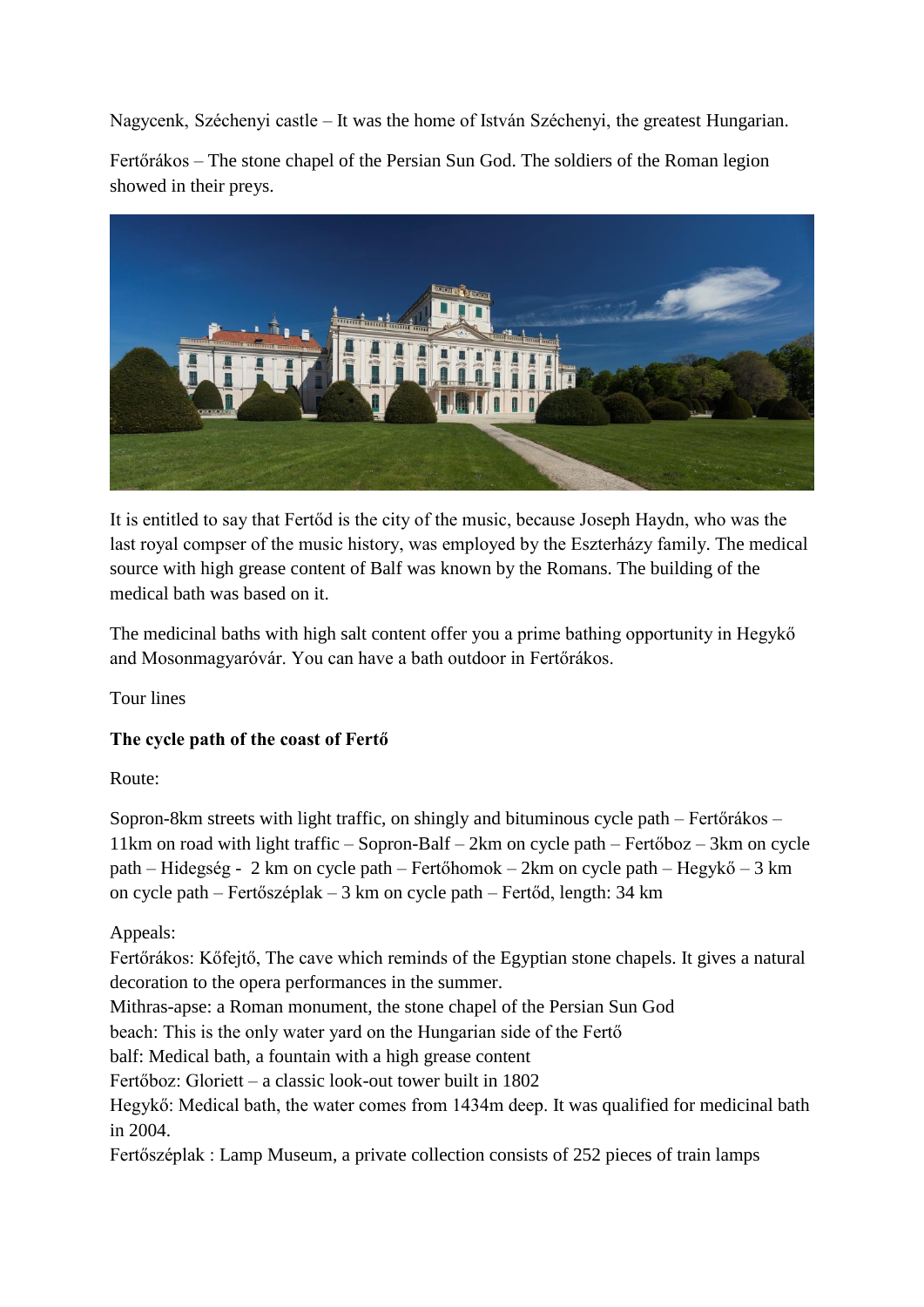

Village museum: The exhibition consists of 5 houses. It exhibits the history, traditional jobs and the changing of the house culture of the coast of the Lake Fertő.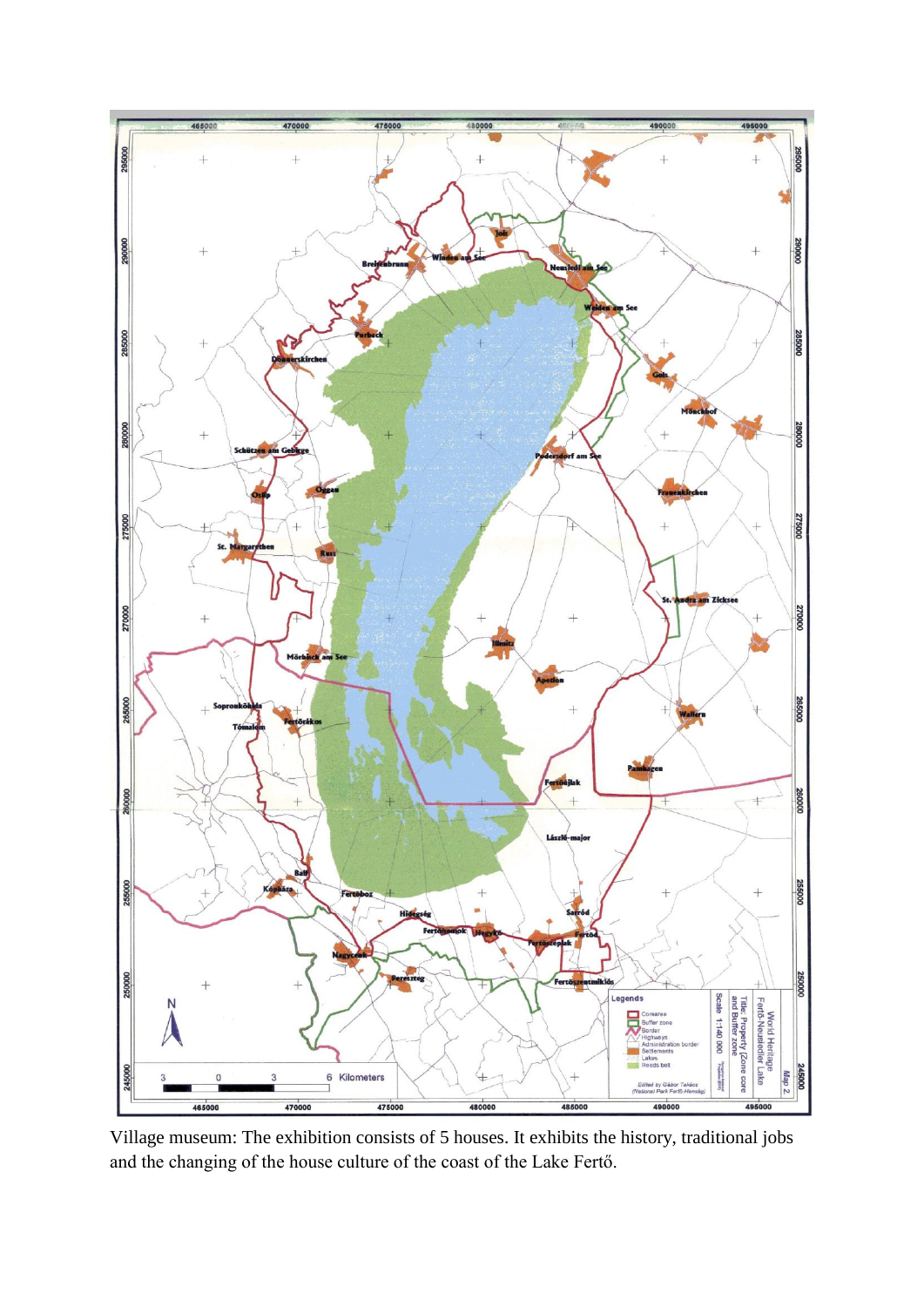Fertőd: eszterházy castle The Hungarian Versailles. It was built by one of the richest Hungarian baronial families, the Eszterházy family between 1720 and 1766. The line can be circuited as a course, if you pedal from Fertőd to Pamhagen (4 km on cycle path), then further (cycling 20km on cycle path and public road with light traffic) towards Illmitz, where you can catch the ferry to Mörbisch. After 4 km biking on cycle path you can get to Fertőrákos.

Cycle path in the Hanság

Route:

Mosonmagyaróvár – 10km on by-pass road with light traffic – Mosonszolnok – 11km on public road with light traffic – Albertkázmérpuszta – 5km on public road with light traffic – Várbalog – 14km on by-pass road with light traffic – Jánossomorja – 7km on public road with light traffic – Hanságfalva – 21 km shingly road – Tőzeggyármajor – 6km on by-pass road with light traffic – Pamhagen border crossing point – 9km on cycle path – Fertőd length: 83 km

## Appeals:

Mosonmagyaróvár: hydro and medicinal bath, alkaline water with calcium, magnesium and bicarbonate.

Castle – It was for strategical aims and was built in the XIII. century. It got its baroque style during the reconstruction in the XVII. century.

Mosonszolnok: "Villa" so-called castle. It was built and furnished by Kálmán Szél, previous president in 1904.

Millennial Memorial Park

Jánossomorja: Local Historical Exhibition – archeological, local historical and ethnic collection

The wooden bridge which arcs over the main sewer of Hanság is a border crossing point towards Austria and a historical memorial place. The 9km long "Way of fugitives" begins with the bridge. The ejected Germans fleed here to Austria in 1947-48, 200,000 Hungarians fleed on this line in 1956.

Pamhagen: Safari park, this zoo works since 1975, it exhibits 52 kinds of animal

## Green Belt - Iron curtain cycle path

Slovakia – 5km on public road with light traffic – Rajka – 3km on cycle path – Bezenye – 7km on public road with light traffic – Hegyeshalom – 13km shingly road – Irénmajor – Hanság cycle path's part beetwen Albert-Kázmérpuszta and Fertőd (68km) – the whole